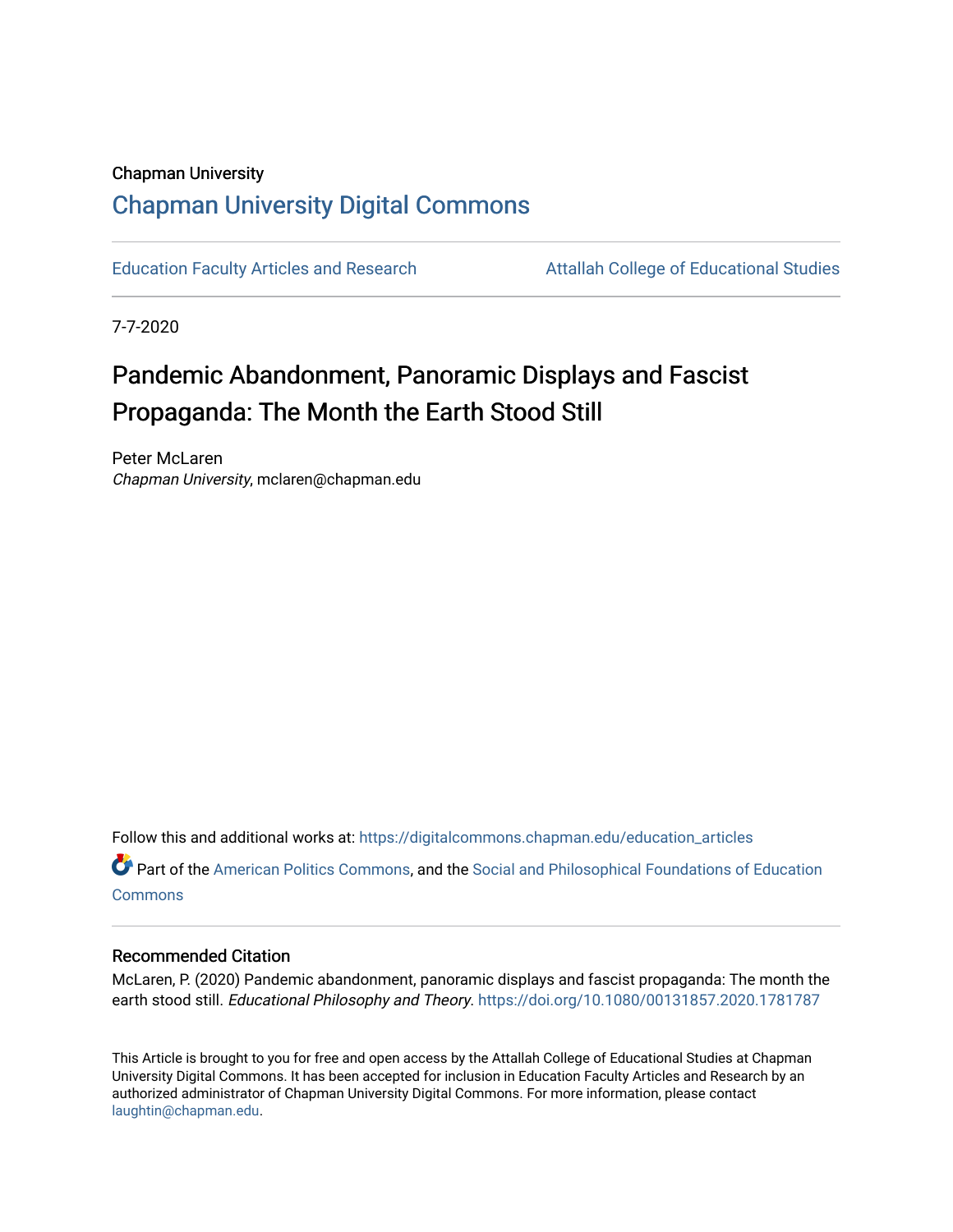# Pandemic Abandonment, Panoramic Displays and Fascist Propaganda: The Month the Earth Stood Still

#### **Comments**

This is an Accepted Manuscript of an article published in Educational Philosophy and Theory in 2020, available online at<https://doi.org/10.1080/00131857.2020.1781787>. It may differ slightly from the final version of record.

This scholarship is part of the [Chapman University COVID-19 Archives](https://digitalcommons.chapman.edu/covid-19_archives/).

Copyright Taylor & Francis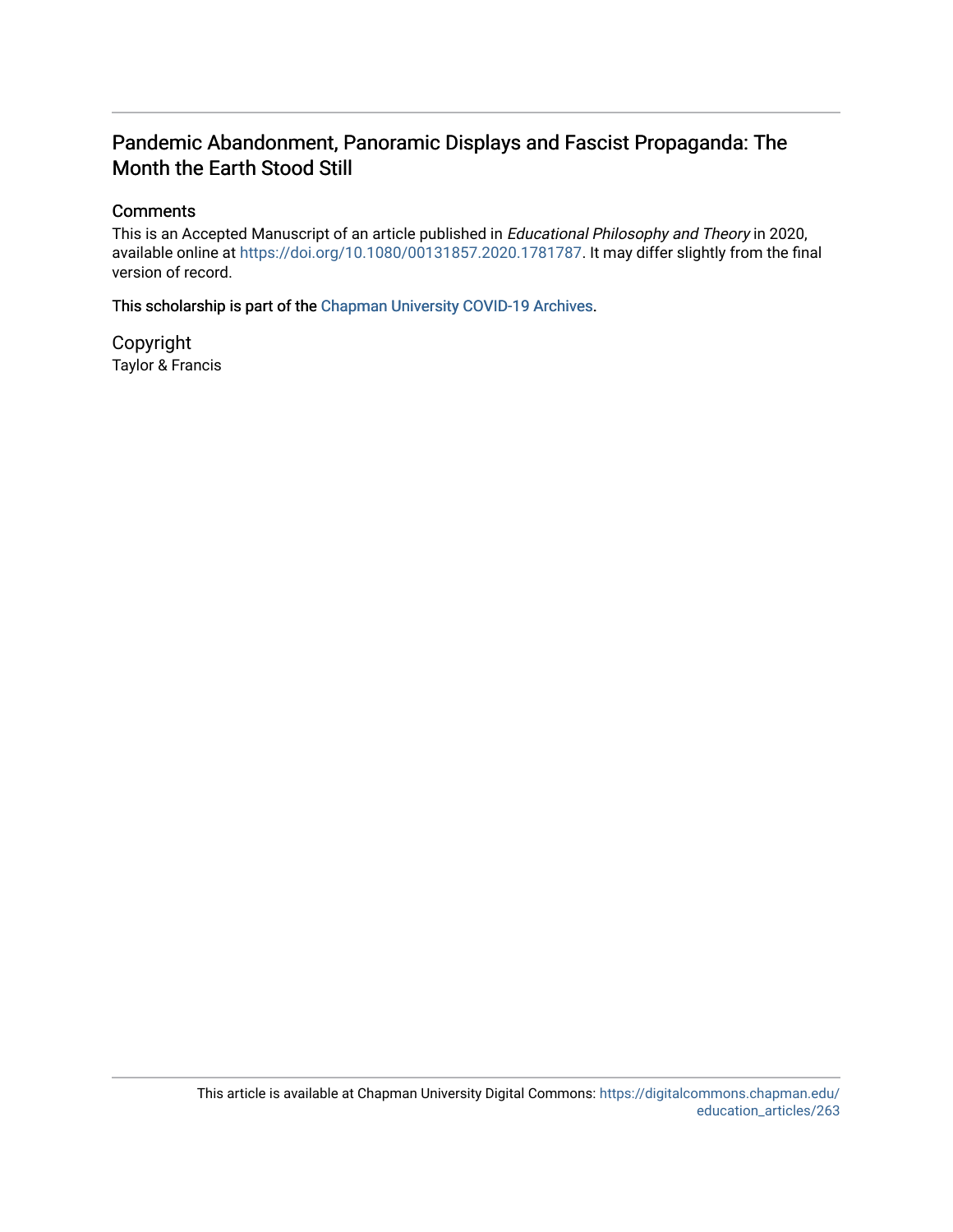Pandemic abandonment, panoramic displays and fascist propaganda: The month the earth stood still

### Biopowering up the down staircase

In early June, 2020, Fox News displayed for viewers a color-coded graph that compared the amounts that the stock market had risen in the aftermath of major racial tragedies, including the assassination of Martin Luther King, the beating of Rodney King and the death of Michael Brown, and the murder of George Floyd. Fox News was reminding its overwhelmingly white con- servative viewers who support Donald Trump that the Dow Jones index isn't likely to suffer when black people are brutalized or murdered, or their victimizers acquitted (Chapman, 2020). Given the rise in white supremacist violence across the United States since the election of Trump in 2016, could the subliminal message be intentional: that killing black people is actually good for business?

Now, as citizens of the world's greatest superpower, with the most deadly military in history, and under the iron fist of the most heinous incarnation of the capitalist id, Donald Trump, we have arrived at an historical inflection point as the world's most influential anti-civilization. We have come to recognize more clearly than ever the extent to which we have been held hostage by a technocratic rationality of management and control leading to the most dire forms of polit- ical subjugation, lodged in the interstitial tissue of biopower (Foucault, 1978, 2008; Peters & Besley, 2020). Viewed through a biopolitical paradigm in which the original political relation is 'the ban' (the state of exception as zone of indistinction between outside and inside, exclusion and inclusion), the form that this has taken in the West is not that of the city but of the concen- tration camp (Agamben, 1998). Some will claim that the Covid-19 pandemic has enabled this state of exception to become normalized through government restrictions on human movement and a suspension of daily life (Agamben, 2020). (Agamben is wrong about his 'state of exception' theory with regard to the coronavirus, since the quarantines and restrictions of movement that have been put in place are more about saving lives than imposing biopolitical restrictions.) The pandemic has allowed governments to regulate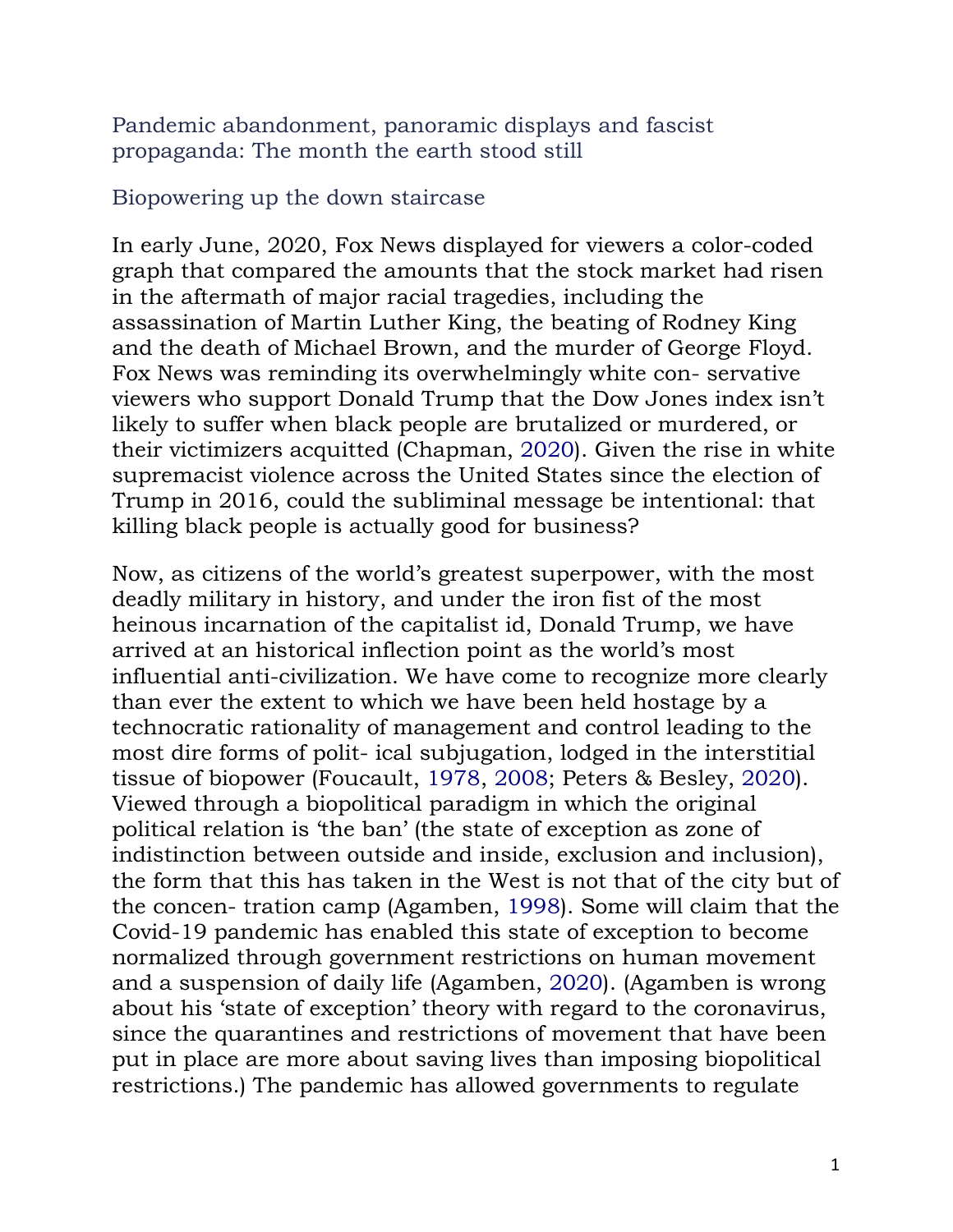populations using various models: the plague model, the smallpox model and the leprosy model (see Sarasin, 2020; Peters & Besley, 2020).



Whatever model of bio-surveillance is employed, their effects are always 'enfleshed' and work as hegemonic sealants, not only locking us permanently within Weber's iron cage but lowering the cage into a swamp of big lies and 'alternative facts'. Orwell's book, Nineteen Eighty-Four, best reveals this teleological efficiency. Oceania, Eurasia and Eastasia wage unceasing wars on each other. All that you need to do is to watch the telescreen and you'll be given the correct ideo- logical coordinates by Big Brother. You must not only readjust your thoughts but your imagination. In Trump's universe, he has created the greatest economy in world history, successfully protected America from a global pandemic, kept unruly hordes of immigrants from our borders, withdrawn from international treaties and agreements with the 'globalists', and brought law and order to America's riotous streets. And he has saved the world from communist domination by withdrawing from the deeply corrupt and Chinese-controlled World Health Organization. He has made his world the world of approximately half the population of the country. Just watch Fox News for the correct ideological coordinates, filtered from the dank, disgruntled sewage that has accumulated in Donald Trump's brainpan.

While governing a country facing a global pandemic, a shattered economy, and widespread civil unrest over the death of George Floyd, Trump has shown little compassion for humanity and has chosen ego gratification over care and concern for his countrymen

&GTaFomsoal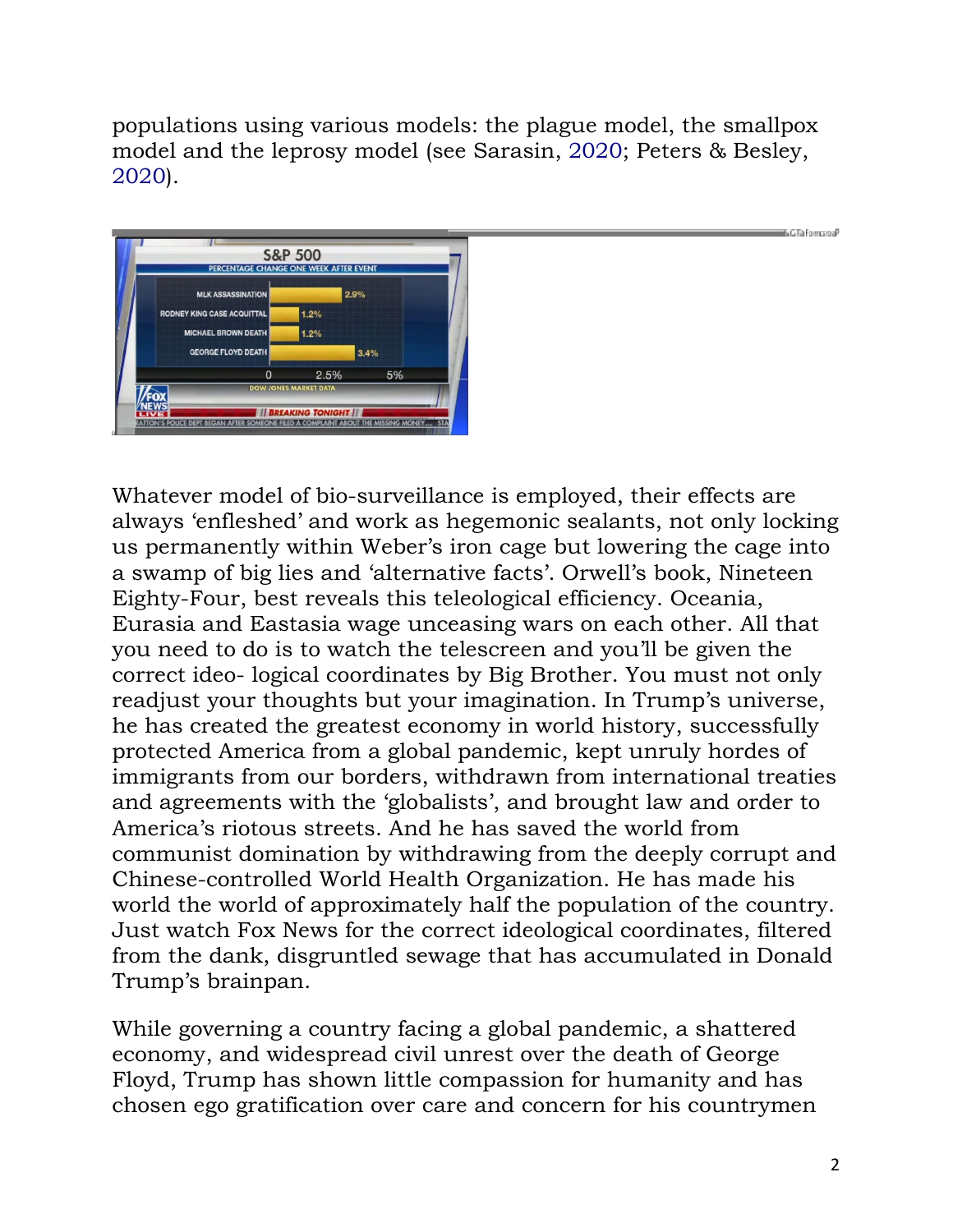and in the process put the entire world in greater danger from Covid-19.

# Covid-19: trumping up the stakes

It is undeniable that Trump willfully ignored the infectious disease specialists who had been warning countries that they need to prepare for new pandemics. For many Americans not addicted to Fox News, President Donald Trump and the war games he commandeers from inside the twitterverse is responsible for the deadly acceleration of Covid-19 fatalities as the virus spread throughout the US in its early stages. Clearly, Trump failed to communicate the serious- ness of the threat posed by the coronavirus and continues to do so. In fact, Trump initially described the coronavirus as a 'hoax' designed to destroy his presidency. The calf splatter that exits his mouth with the power of a rocket thrust from his United States Space Force (the newly created space warfare service branch of the U.S. Armed Forces)—for instance, the potentially fatal idea that we should all ingest bleach as a cure for Covid-19—hasn't helped to make the country any safer from the pandemic, or from our own government.

The gross incompetence that has resulted from his whiplash presidency helmed by an uber narcissist in the wheelhouse of a mendacious propaganda machine has been responsible for thousands of deaths in the US and has most certainly exacerbated a pandemic-induced recession. Why would Trump want to read the reports of infectious disease specialists who have been warning the United States to prepare for a pandemic when that would mean spending billions of dollars just to prepare for a crisis that may not happen during his time in office? He's a real estate mogul after all, and didn't get there by being risk averse. Yet his missteps in handling the country afflicted by the largest number of coronavirus deaths worldwide are popping up like mushrooms under a cow pie.

# The dictator and his spectacle

For a self-preening man-child who brags about being a 'stable genius' (as if he somehow had access to a Krell 'plastic educator' from the film, Forbidden Planet), who speaks about himself in the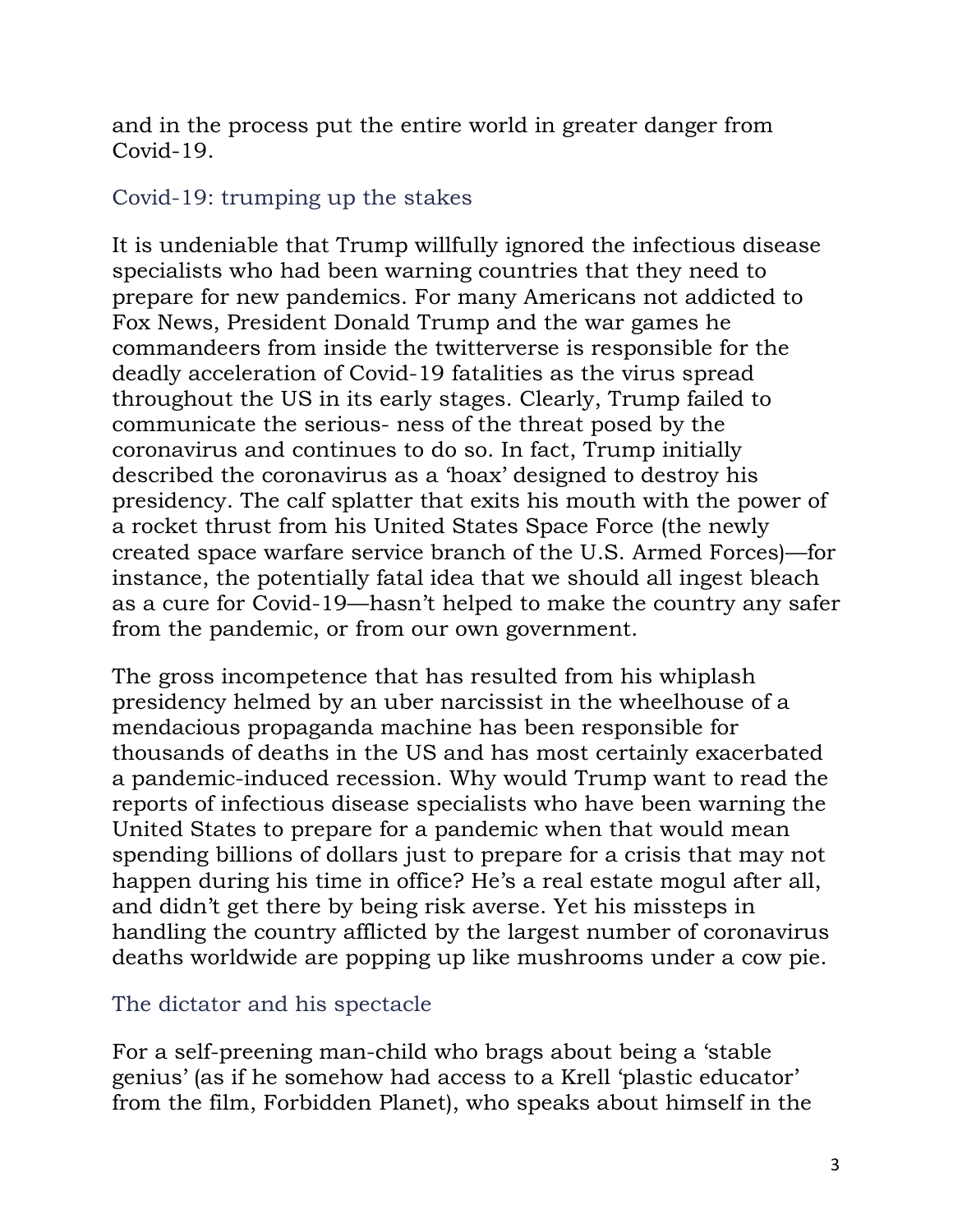third person and even congratulates himself in his own tweets (Thank you President Trump!), who retweets himself and then agrees with himself by adding a 'so true' comment, who performs the presidency using coded race-baiting; who tried but failed to revive the death penalty so that the wrongly accused 'Central Park Five' could be executed, and who until recently hunkered down in his bunker in the White House basement rather than address the nation about the vicious public lynching of George Floyd by a group of Minnesota policemen, and who invoked the Defense Production Act to compel minority workers to choose between possible death or unemployment while willfully ignoring the disproportionate Covid-19 deaths among minorities (and even offering immunity from prosecution for their corporate employers), is it any wonder that Generalissimo Trump, after declaring himself the 'president of law and order' during a Rose Garden address in which he threatened to end the George Floyd protests by sending in the military, orchestrated a Debordian spectacle that included Park Police and the National Guard assaulting peaceful protesters so he could walk over to St. John's Church and have his photo-op with a Bible? This spectacle of brute military power included police on horse- back, federal police firing pepper balls into the crowd and exploding stun grenades ('flash bangs') and police dressed like Robocop smashing through a crowd of peaceful protesters—and, without missing a beat, hammering a group of foreign journalists with the edge of their polycarbonate anti-riot shields—all of this occurring outside the White House grounds ahead of Trump's prideful walk across Lafayette Square, an iconic historical moment that stinks of infamy. Seemingly untroubled by his bone spurs, he strolled effortlessly with his cadre of sycophants to nearby St. John's Church (which has received some fire damage) to engineer some red meat for his base, this time in the form of a photo opportunity. Ivanka was holding in her \$1, 540 Max Mara handbag a Bible, which she handed over to her father. In true game show style, Trump brandished it like a wild west snake oil salesman, hoisting it over his shoulder as if it were some kind of battle trophy. While seemingly a religious gesture, it came across as more of a salute to the Moloch of authoritarianism, the Nazi Gestapo and the Stalinist NKVD, a break from his usual amped-up carnival barker argot of those who try to sell you a Rolex watch from the inside pock- ets of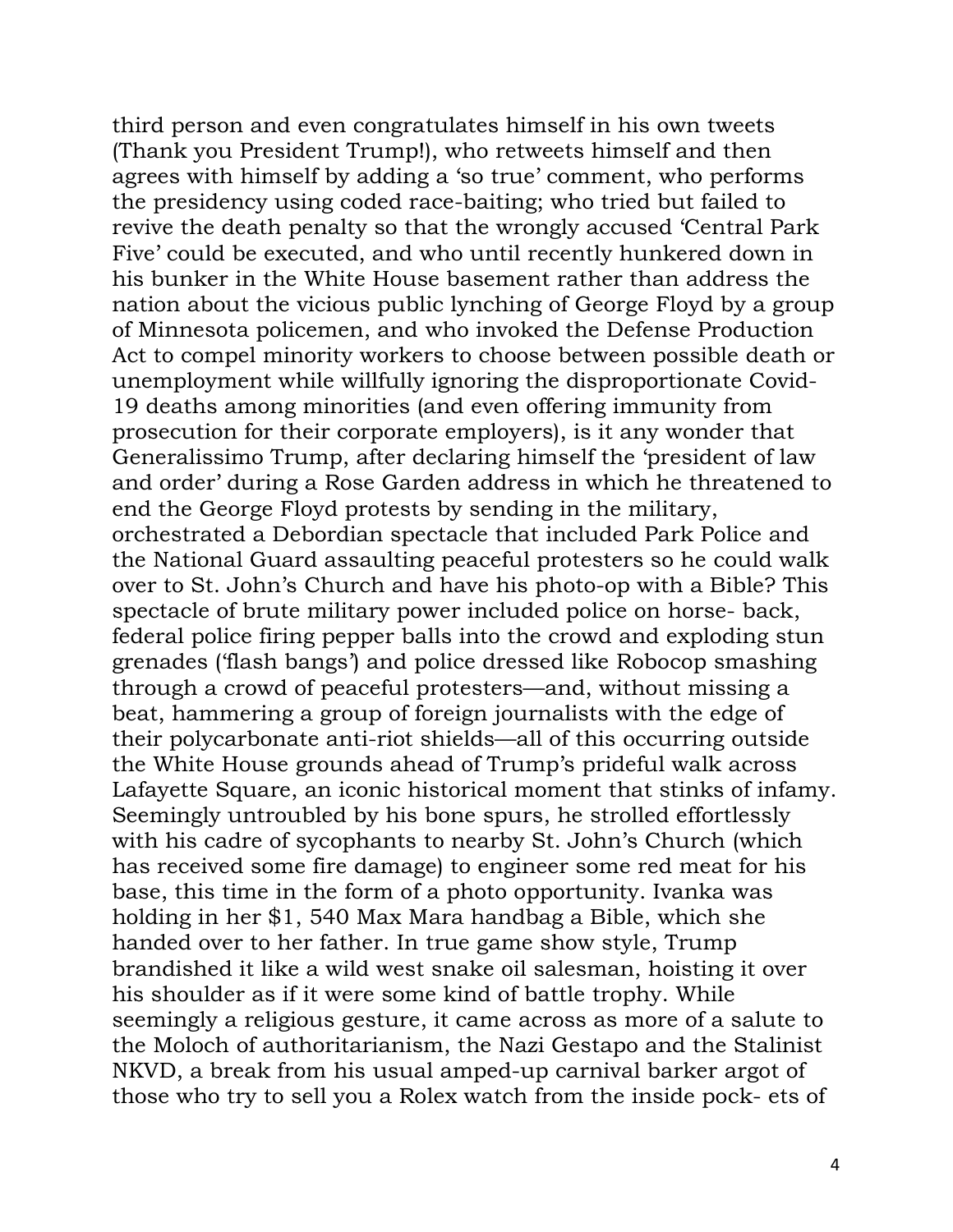their raincoat. Behind this gesture, it was not difficult to see the image of Paula White, Trump's personal pastor who spouts gibberish disguised as 'speaking in tongues', appearing on a silver cloud and famously repeating her call for 'all satanic pregnancies to miscarry'. Pence and Pompeo could be seen flanking both sides of White, as Christian Zionist cherubim figures, pro- claiming the revelation (accepted by most Christian evangelicals) that the fall of Israel will herald the second coming of Jesus, and banish all Jews to hell unless they accept Jesus as their per- sonal Lord and Savior. The 82<sup>nd</sup> Airborne parachute force was later deployed to make sure there was no need for Trump to retreat once more to his White House bunker. Trump's Defense Secretary Mark Esper used the phrase 'dominate the battle space' in his instructions to state officials for handling the protesters—which included the convenient post-communist adversary, Antifa—and it looked as if the game was afoot, until it wasn't. Later, Esper broke with Trump on the idea of using active military units on the streets of the US, except in the case of extreme emergency, and then he ended up deferring to Trump, like an obedient court jester. Press Secretary Kayleigh McEnany made a ludicrous comparison of Trump's Bible hoisting photo- opportunity to Churchill's visits to bomb-damaged neighborhoods during the World War II Blitz: 'Like Churchill—we saw him inspecting the bombing damage and it sent a very powerful mes- sage of leadership to the British people' (D'Antonio, 2020). Such a description constituted a de facto designation of the protesters as the enemy, as Nazis. This was far from a Churchillian moment, more like one in which brainworms finally took over Trump's entire neocortex. The Attack at Lafayette Square will serve as a defining moment of the Trump presidency—agreed— but not for the reasons McEnany describes. It was a farcical display redolent of former Eastern Bloc tin-pot-dictators. What drove this brazen carnivalesque panorama of toxic machismo was, in part, the embarrassing coverage that the Chosen One had received several days earlier of being cast as a 'bunker boy', a coward forced to huddle inside an underground bunker stocked with cheeseburgers and toilet paper while the White House was besieged by protesters armed with firecrackers. Trump was ensepulchered there with his assemblage of quislings with their 'high and tight fade' hairstyles, reflective Ray-Bans and communication earpieces while protesters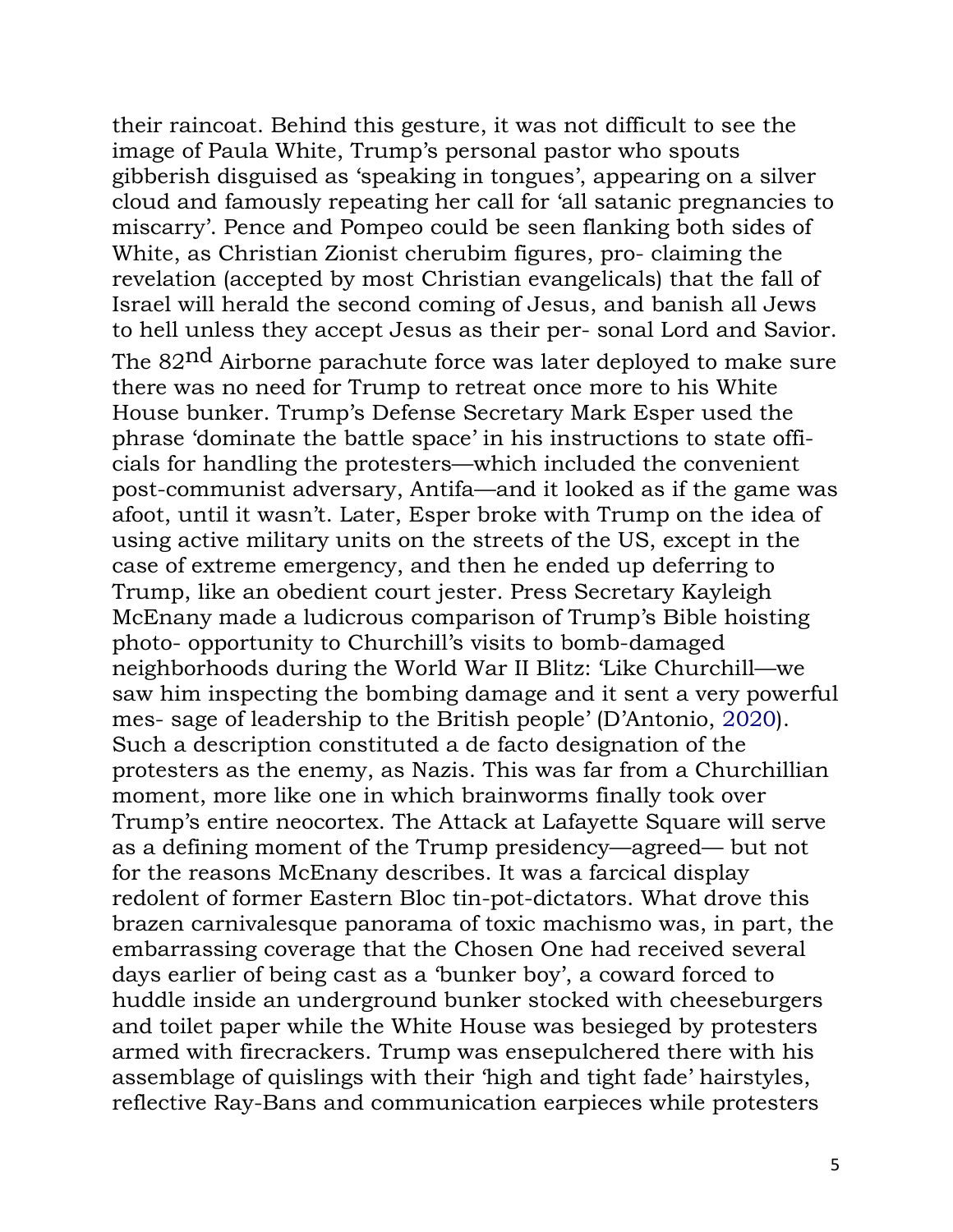in sweatpants and t-shirts were marching for justice all over the country. In New York, recordings from police scanners revealed orders to 'run them over' and 'shoot the motherfuckers'. It's not surprising that in Philadelphia, police served as the guardians for one of the most repugnant symbols of white supremacy when they gathered to protect the statue of the notoriously racist mayor and police commissioner from the 1970s, Frank Rizzo.

Each time Trump exercises his twitter messaging he convenes an American Falangist Neo- Confederate Thugocracy. We know a great deal about Trump's malignant narcissism, his pen- chant for congratulating himself, his lack of empathy for the suffering of others, his extreme lying and his denial that he made certain statements even when there is ample video evidence that he did. But there is something more to Trump's character than many have not recognized. Marxist philosopher Peter Hudis gives us an important insight into Trump's character by way of a social phenomenon that is of profound social significance—misanthropy. A misanthrope is pessimistic but is more than a pessimist. A misanthrope is someone who hates humanity to the core, who lacks interpersonal trust, who feels besieged by others who are trying to take advantage of him, who suffers from a negative and social atomism, who lacks a faith in human nature, and who believes that people in general are untrustworthy and unfair. As Hudis notes, a misanthrope like Trump loves profit and capital—dead labor—over living labor—people (cited in Dog!an, 2020). This is indeed the ultimate expression of the hatred of humanity. Hudis (cited in Dog!an 2020) also notes that misanthropy usually has a companion, and that companion is misology, the hatred of reason, which emerged from the counter-enlightenment. The most prominent expression of misology is fascism. This, combined with the rampant anti-intellectualism in the US, makes for a pathological society filled with excremental reason and conspiracy theories such as QAnon. Many QAnon followers worship Trump as a Jesus figure who is waging a secret battle against a group of pedophile elites in Washington. The person known only as 'Q' has prophesied that America will soon face 'The Storm' when Trump will order the mass execution of Washington figures responsible for creating a worldwide child sex ring. Many QAnon followers believe that the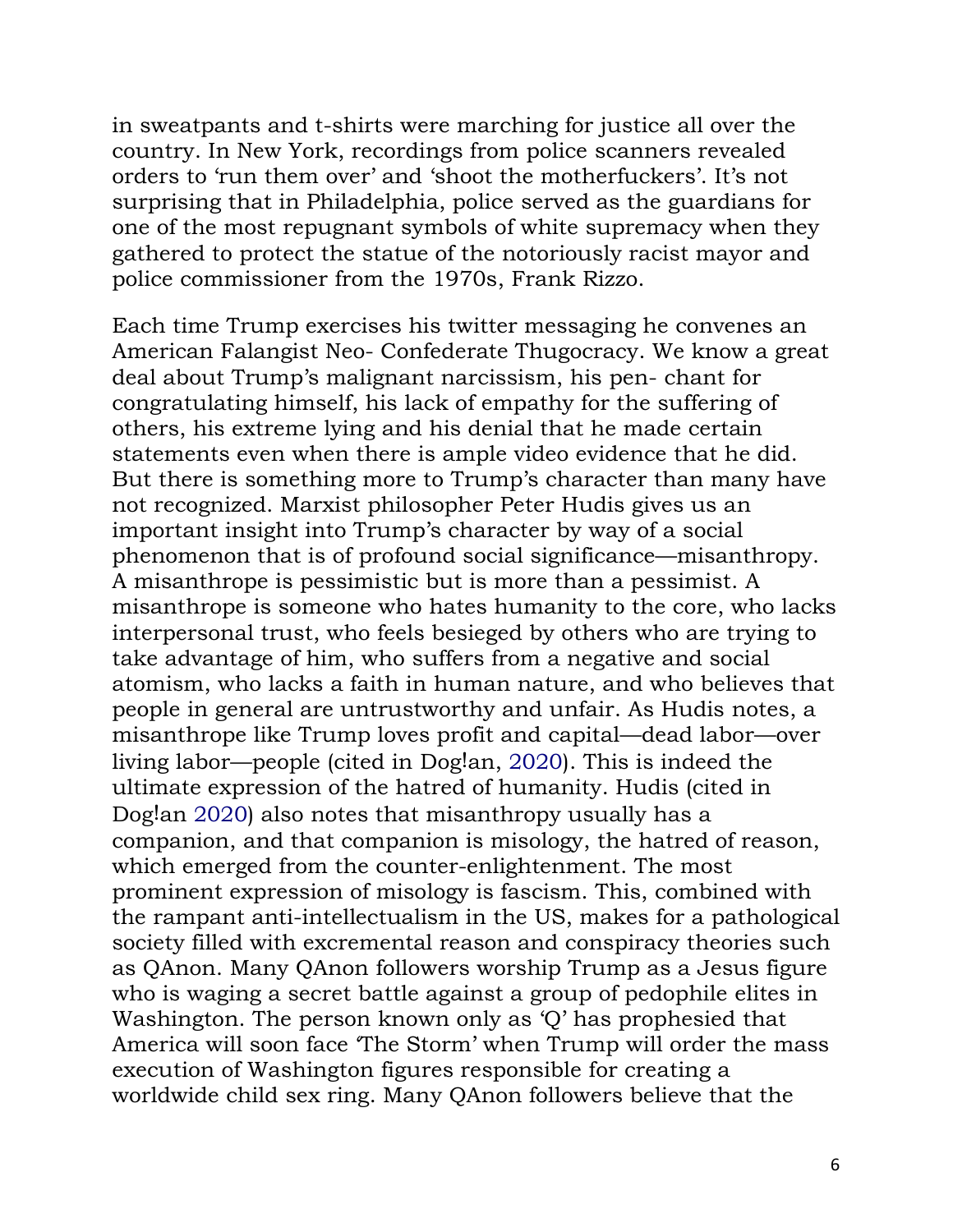Rothschild family is behind Princess Diana's death and that Angela Merkel is Adolf Hitler's grandchild. Some believe that Washington elites harvest the adrenal glands from the brains of children and sacrifice them to the ancient God Moloch (Nguyen, 2020). Others pro- fess that Trump can exist on an interdimensional plane where he has already arrested the pedo- philes. And, shockingly, QAnon followers are winning congressional primaries and will soon be walking through the hallowed halls of Congress.

Racist and reactionary television host, Tucker Carlson of Fox News, argued that the Black Lives Matter movement was trying to eliminate the police and put an armed 'woke militia' in place in order to help the liberal Democrats shut down free speech, seize power and create partisan law enforcement, and warned Fox viewers that they will 'come for you' (Graziosi, 2020).

This clearly reflects one of the narratives of the Confederate myth of the Lost Cause, a narra- tive that tried to convince Northern whites that African Americans were a threat to the entire white race, and that gave rise to the Ku Klux Klan, Jim Crow laws, and racialized systems of oppression affecting Black people right up to the present, including the prison industrial system and school-toprison pipeline.

# The most dangerous man on the planet

The tragedy of this pandemic should not distract us from other actions taken by the Trump administration that are as comparably dangerous. Renowned linguist Noam Chomsky, arguably the most important critic of US foreign policy over the past half century, famously proclaimed that the modern Republican Party is 'the most dangerous organization' in human history. Chomsky points out that in a recent government report, Trump's National Highway Traffic Safety Administration predicted that the planet would warm by 7 degrees Fahrenheit by the end of the century and yet has shockingly decided to do nothing in response. The assumption of this group is that automotive emissions will eventually pale in comparison to the damage inflicted by cli- mate change so we might as well allow these emissions to expand unhindered, regardless of their deadly consequences to human health and well-being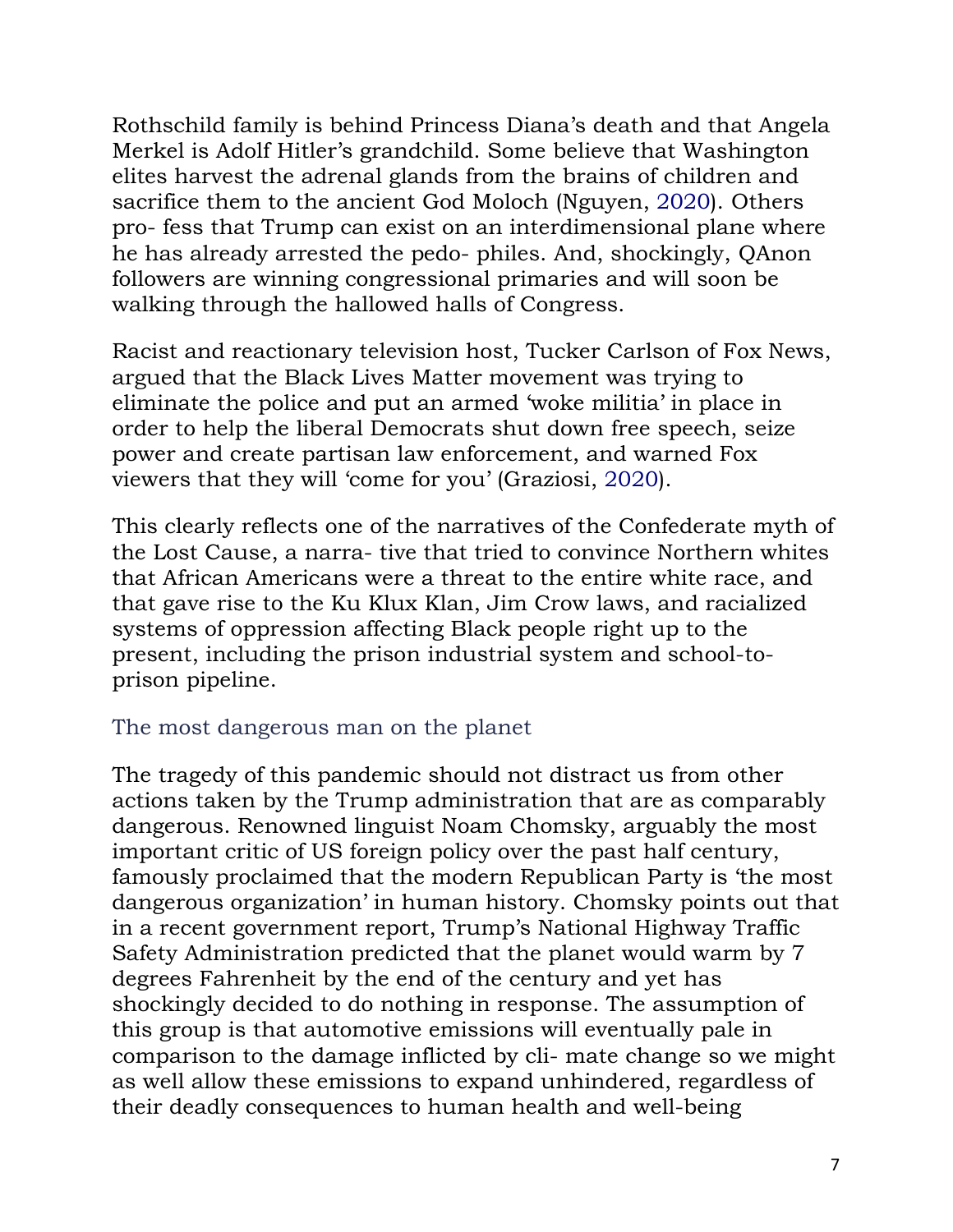(Chomsky, cited in Johnson, 2018). When stupidity and a lack of human empathy and decency mix with mad-dog misanthropy, the results are predictably combustible. Chomsky's evidentiary claims supporting his assertion reflect an unimpeachable intellectual pedigree and have become the gold standard among the left for challenging US military activities. Let us recount just a few reasons why Chomsky's appraisal of the Republican Party appears demonstrably accurate. The most recent global pact with its European allies that the Trump administration has grievously forsaken is the Open Skies treaty, a reactive political move that has egregiously enfeebled the foundational architecture of international arms control. Initially proposed by President Dwight Eisenhower in 1955, the Open Skies treaty allows 35 nations, including Russia, to conduct unarmed surveillance flights over each other's territory in order to ascertain whether or not nations are making ready military action. This most recent action by the Trump administration likely portends a departure from the New Strategic Arms Reduction Treaty, or New START, that restricts the number of deployed nuclear missiles in U.S. and Russian arsenals to 1,550. In 2019, Trump withdrew the United States from the INF Treaty with Russia (Intermediate-range Nuclear Forces) signed in 1987 by President Ronald Reagan and Soviet leader Mikhail Gorbachev which prohibited the development and deployment of groundlaunched nuclear missiles with ranges of 310 miles to 3,420 miles. These short-range missiles deployed in Western Europe and Russia have a very short flight-time to Moscow and pose a decapitation threat in the form of an instantaneous attack that would elim- inate any possibility of a response. For thirty years the agreement eliminated nuclear-tipped cruise missiles off the European continent. In 2018, Trump withdrew from JCPOA (the Joint Comprehensive Plan of Action) brokered by the Obama administration that lifted sanctions on Iran. Trump went ahead with the withdrawal even though Iran had accepted limits on its nuclear program and allowed international inspectors into its facilities. Trump pulled out of the Paris Agreement (designed to curb the use of fossil fuels), the Trans-Pacific Partnership and KORUS (the south Korean trade deal). He has renegotiated NAFTA, wants to include Russia in the G7, has signed the Singapore Agreement and has pulled out of the Human Rights Council. And he has even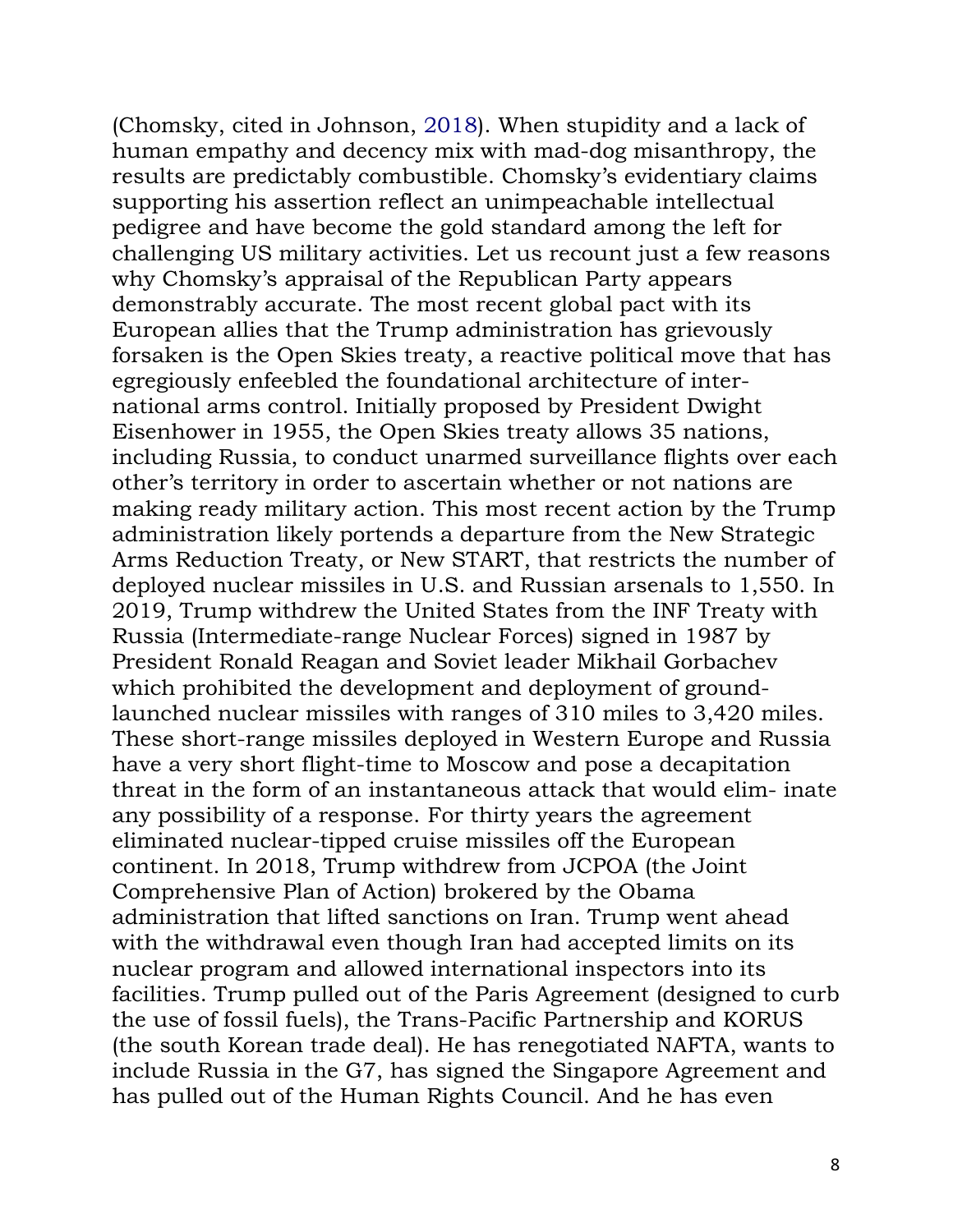extricated the United States from UNESCO (the UN Educational Scientific and Cultural Organization). Most recently, at this fulcrum historical moment in the US, Trump withdrew from the World Health Organization. Trump's embittered exit from this organization has raised an alarm among many countries worldwide, as it signals a further weakening of international rela- tions provoked by another attempt at grandstanding on the part of Trump. Recently Trump's pir- atical political operatives attempted to get controlling access to the Covid-19 vaccine by bribing a German biopharmaceutical company—the Tu€bingen-based CureVac company—to move its research wing to the United States and to develop a vaccine exclusively for U.S. citizens (Hernandez-Morales, 2020).

The worldwide post-pandemic capitalist paradigm that is shifting into view reflects Frankenstein-styled digitalization effects and the rise of platforms that are enveloping the entire global economy, heightening the concentration of capital worldwide, worsening social inequality and deepening the reach of the global police state by means of fourth industrial revolution tech- nologies (Robinson, 2020). A new globally integrated production and financial system has been enabled by 'artificial intelligence (AI) and the collection, processing and analysis of immense amounts of data ("big data")' (Robinson, 2020). Technologies that are now becoming prominent 'include machine learning, automation and robotics, nano- and biotechnology, the Internet of Things (IoT), quantum and cloud computing, 3D printing, new forms of energy storage and autonomous vehicles, among others' (Robinson, 2020).

This acceleration of digital restructuring has resulted in 'a vast expansion of reduced-labor or laborless digital services, including all sorts of new telework arrangements, drone delivery, cash- free commerce, digitized finance (or fintech), tracking and other forms of surveillance, automated medical and legal services, and remote teaching involving pre-recorded instruction' (Robinson, 2020). This vastly intensifies the 'military-industrial-security complex' and expands capital's organic composition. Robinson (2020) notes that 'digitalization vastly increases what radical polit- ical economists, following Marx, refer to as the organic composition of capital, meaning that the portion of fixed capital in the form of machinery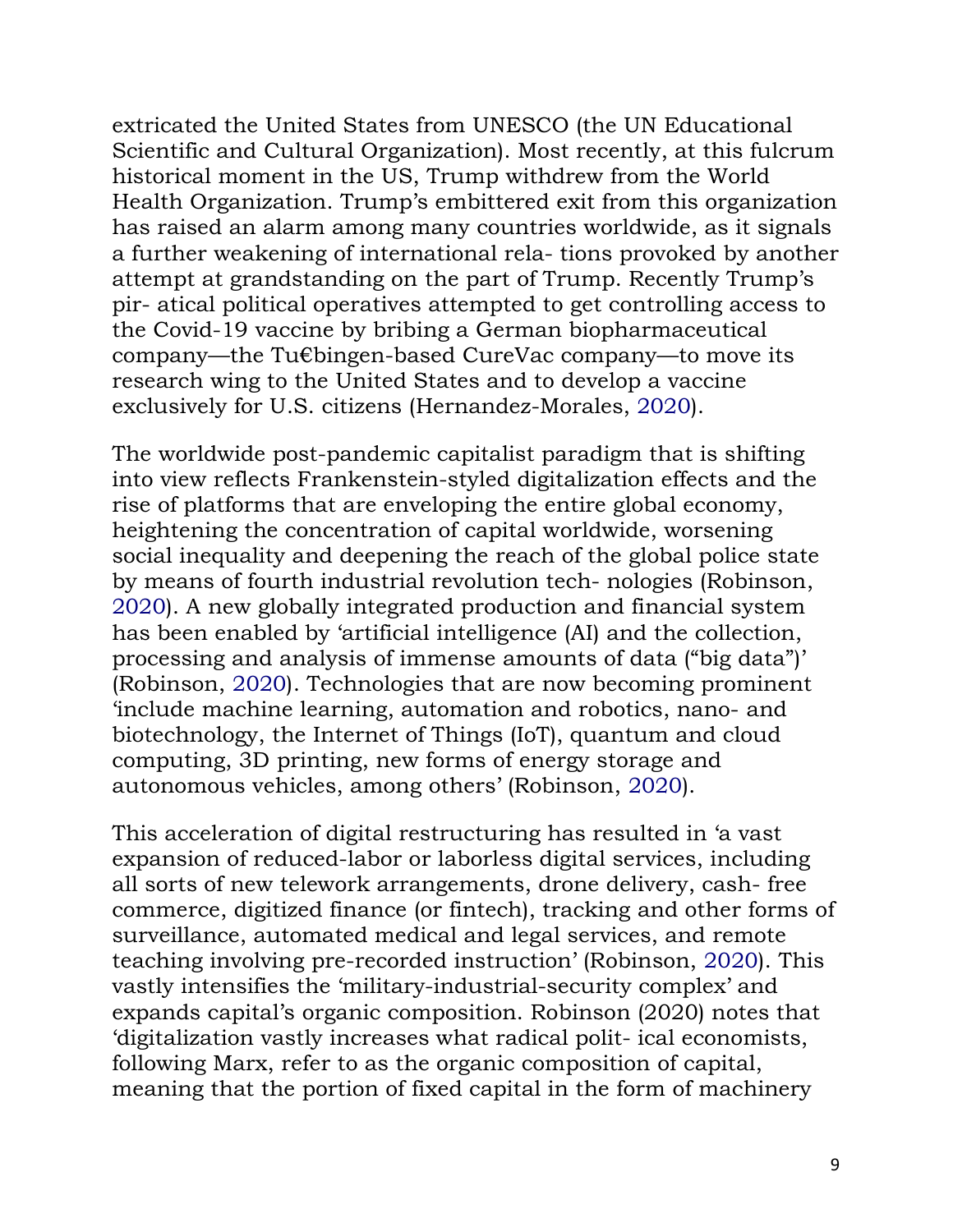and technology tends to increase relative to variable capital in the form of labor'. Of course this accelerates the replacement of living labor by digitalized machinery—dead robots.

# The turn to fascism: implications for world health

Clearly the implications for withdrawing from the WHO are all the more dire when the President of the United States is a barking mad proto-fascist—some call him the American Fu€hrer—performing the Hollywood ideal of how a strongman should behave. You can be sure that money allotted to fight the pandemic will be generously doled out to defense contractors. In fact, as Trump withdraws from the WHO, the Pentagon is gearing up to deploy the artificial intelligence unit Project Maven, which analyzes drone footage instantaneously to create an algorithm-based surveillance system to track the pandemic's spread around the world. As busloads of U.S. troops pour into D.C. and take up strategic positions, more than 300 veterans have signed onto an open letter urging troops to 'do the right thing' and refuse orders to deploy against their own citizens who have a constitutional right to assemble and protest.

# The World Health Organization debacle

The Trump administration has seriously undercut global efforts to contain the coronavirus and to develop a vaccine for Covid-19 by withdrawing from the WHO. Trump's electoral base, who tend to be anti-globalist, generally don't like international institutions and the idea of partnering with other countries (except in times of war when the US needs military allies). Furthermore, they are often made vulnerable to conspiracy theorists who maintain there is a secret international cabal operating to create a one world government headed by liberal financial titans such as George Soros. There remains little love lost among Trump's base when it comes to withdrawing from the World Health Organization, despite the advantages of global interoperability and connectivity among nation states in helping identify and curtail various infectious diseases before they spread global havoc. Before withdrawing support from the WHO, Trump flouted international trading rules when a shipment of FFP2 masks, which were ordered by Berlin's police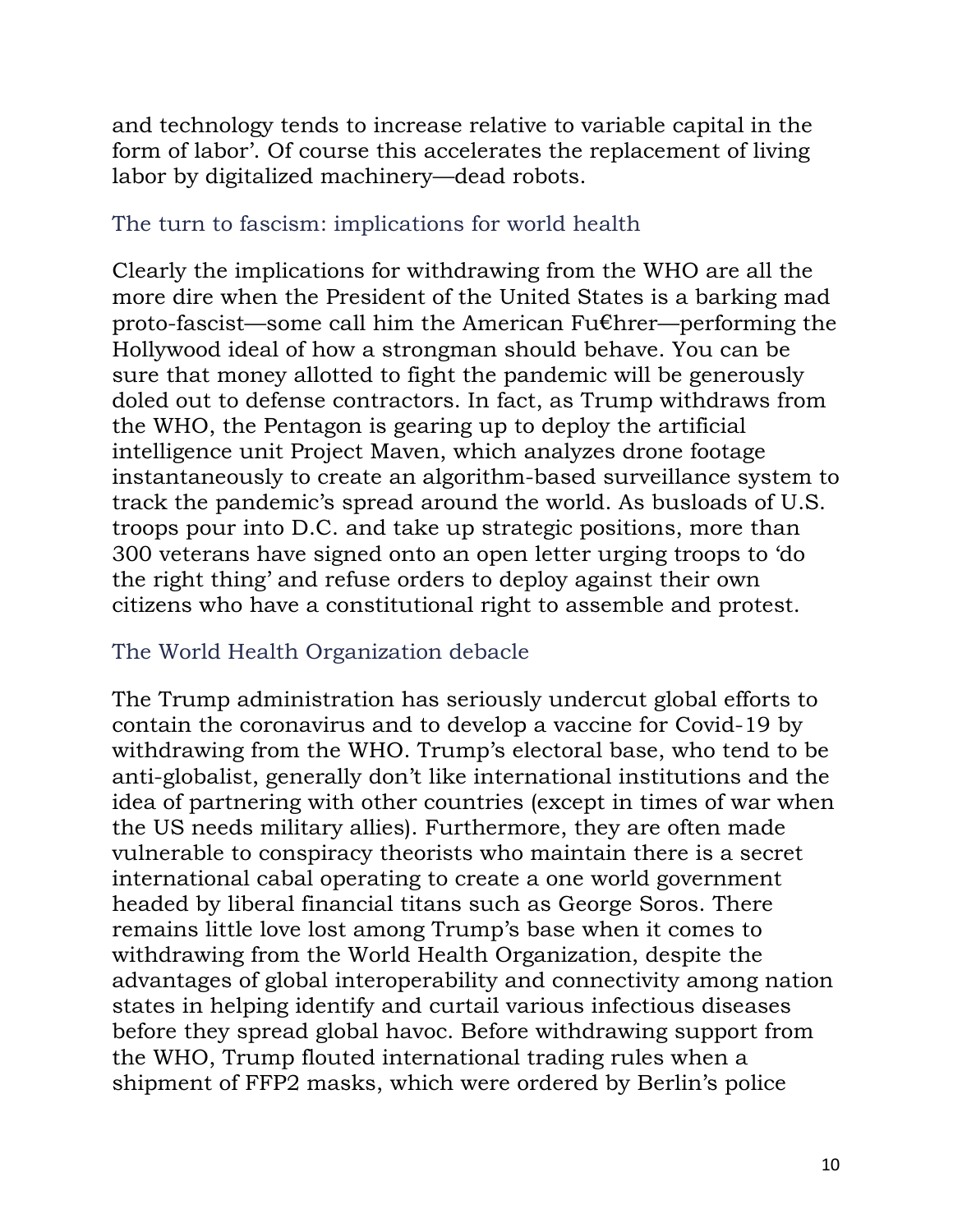force, were diverted to the US (since the US firm that makes the masks, 3 M, was prohibited from exporting any of its medical appliances to other countries). Trump invoked a Korean-War-era law to stop the sale, and took cover behind the Defense Production Act, stipulating that US firms must provide more medical supplies to the US public. This 'America First' move was a prelude to what was to follow. Withdrawing from the WHO was a way to create a secondary scapegoat for the way that Trump bungled his handling of the pandemic: if blaming China's Wuhan laboratory didn't take hold among the American public, then Trump could use the WHO as his fallback target, with the ultimate purpose of deflecting attention away from his gross mishandling of his administration's response to the pandemic.

Trump's withdrawal from the WHO (the US became a member as part of a joint resolution in 1948) is as much a gesture of authoritarianism as it is a strategic measure to pressure the WHO to resist the political influence of China, whose President, Xi Jinping, has pledged \$2 billion over two years to fight the coronavirus pandemic (Associated Press, 2020). What should we make of a reality television impresario with fantasies of being a powerful dictator, who has been handed the most powerful office in the world, and is backed by the most powerful military in human his- tory? In this instance, in his withdrawal from the WHO, and his desire to be seen as a strongman he is willing to sacrifice lives non-American lives, presumably from what he has referred to as 'shithole countries'—that might otherwise be saved by the global reach of the WHO in fighting the pandemic.

Masha Gessen (2020) is worth quoting at length:

Donald Trump thinks power looks like masked men in combat uniforms lined up in front of the marble columns of the Lincoln Memorial. He thinks it looks like Black Hawk helicopters hovering so low over protesters that they chop off the tops of trees. He thinks it looks like troops using tear gas to clear a plaza for a photo op. He thinks it looks like him hoisting a Bible in his raised right hand. Trump thinks power sounds like this: 'Our country always wins. That is why I am taking immediate Presidential action to stop the violence and restore security and safety in America ... dominate the streets ... establish an overwhelming law-enforcement presence... . If a city or state refuses ... I will deploy the United States military and quickly solve the problem for them ... . We are putting everybody on warning ... . One law and order and that is what it is. One law—we have one beautiful law.' To Trump, power sounds like the word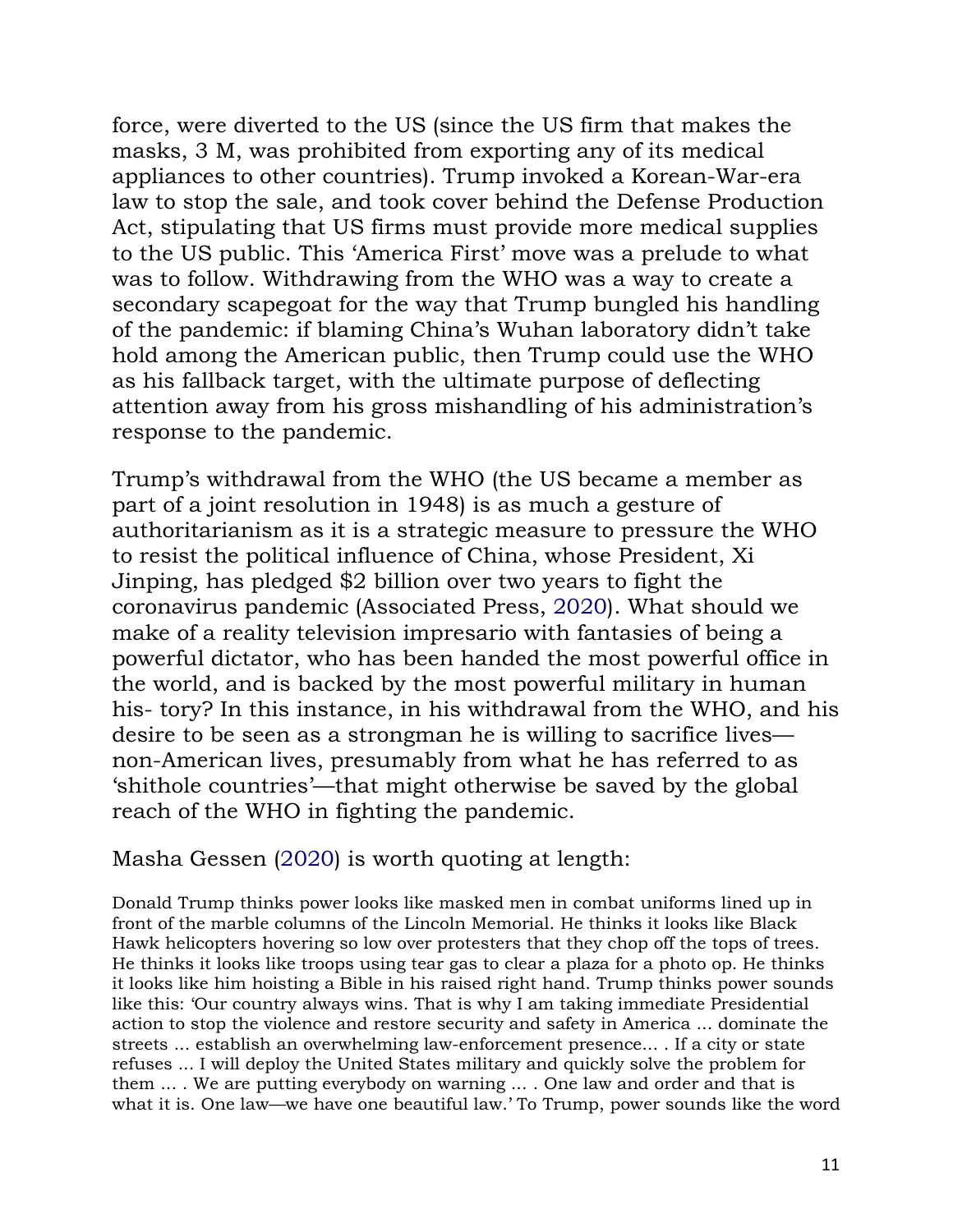'dominate,' repeated over and over on a leaked call with governors. It sounds like the silence of the men in uniform when they are asked who they are.... Much as he played a real-estate tycoon in the most crude and reductive way, Trump is now performing his idea of power as he imagines it. In his intuition, power is autocratic; it affirms the superiority of one nation and one race; it asserts total domination; and it mercilessly suppresses all opposition. Whether or not he is capable of grasping the concept, Trump is performing fascism.

Is it any wonder that when reporting on the George Floyd protests, the Trump administration focuses mainly on the looting that took place. The looting of stores has become the focus of much of the media coverage of the rebellion. Yet, as Joshua Frank (2020) notes,

The looting of stores is inherently a class issue, whether you look upon it favorably or not (there are always exceptions of course). The act of looting is a long-standing American tradition, dating back to the theft of Native lands and African enslavement. And today, while wealthy people don't loot strip malls, they are adept at looting natural resources and labor, from the coalfields of West Virginia to Jeff Bezo's Amazon warehouses. The poor, exerting their nominal power—even in a destructive and violent manner—display an entirely natural reaction to a continually powerless state of being. For them, looting is a cry for help, an expression of hopelessness.

Richard Wolff (2020) reveals that to help the economy get through the 'pre-virus' economic crisis, government treasuries borrowed vast sums as monetary authorities created money and lent it at extremely low interest rates to the major corporations and especially big banks. When for years low interest rates had enabled corporations and governments to borrow limitlessly at almost zero interest rate cost, and to allow central banks to pump this new money into econo- mies, inequalities of income and wealth spiraled, and the dot.com meltdown of 2000 and the sub-prime meltdown of 2008/9 forced the economy to accumulate vulnerabilities that precipi- tated a crash. The trigger for the present economic crisis is a virus. The US has not learned an important lesson from SARS, MERS and Ebola—that society needs to stockpile tests, masks, venti- lators, hospital beds and have enough trained personnel to manage a pandemic. But these are commodities that are not profitable to stockpile. Yes, this is expensive but it's cost effective when compared to the devastation that occurs if a pandemic actually hits. And yet, the pivot point of the captains of industry is to ignore the stockpiles and revive the same system that cre- ated the problems in the first place. But why revive an economic system prone to the same eco- nomic vulnerabilites? Because the capitalist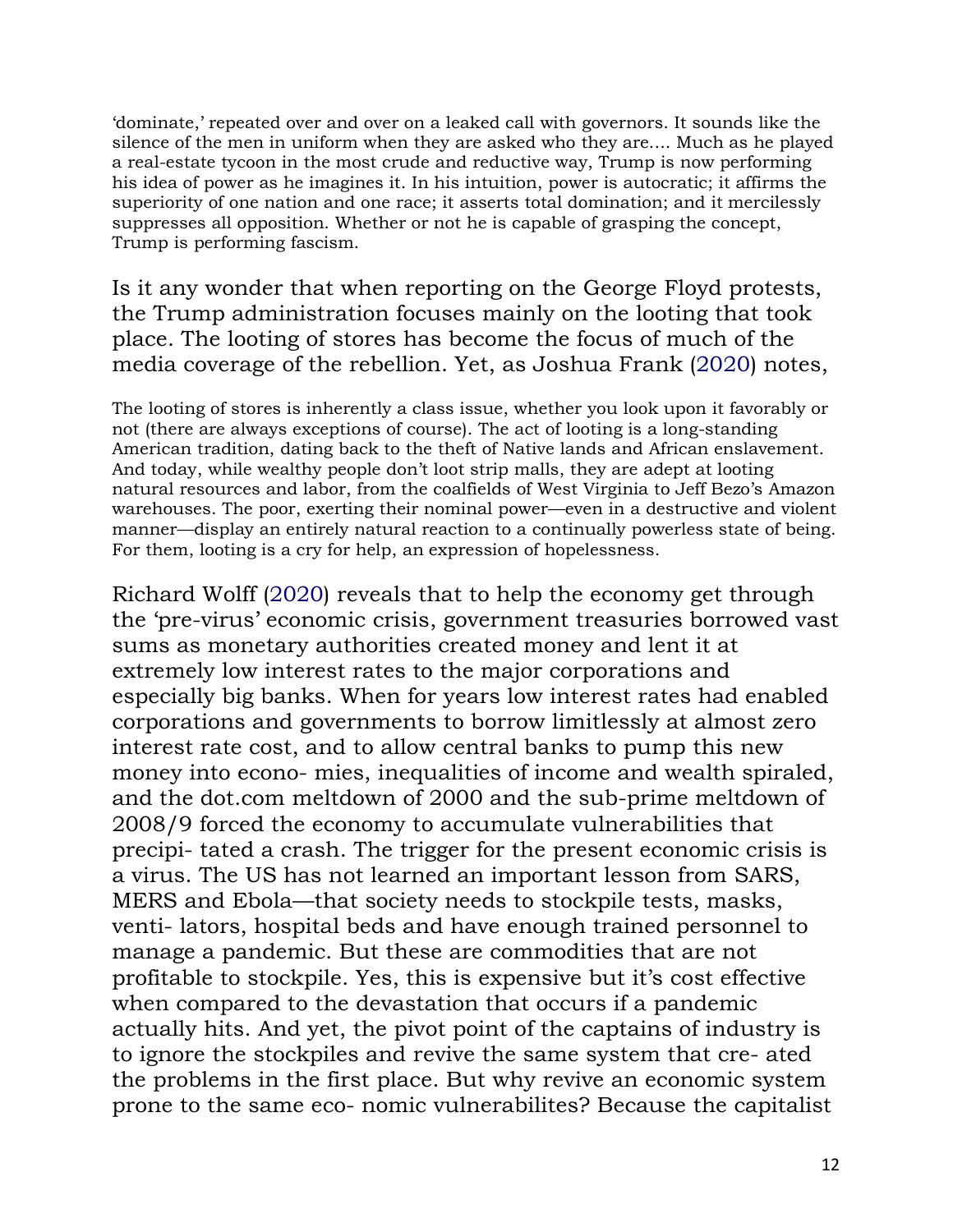class is by and large interested in short term profits. It's grab the money and run. Wolff (2020) believes socialism is a far more effective system in times of crises because it does not follow a profitfirst imperative and puts social needs ahead of profits:

A worker-coop based economy—where workers democratically run enterprises, deciding what, how and where to produce, and what to do with any profits—could, and likely would, put social needs and goals (like proper preparation for pandemics) ahead of profits. Workers are the majority in all capitalist societies; their interests are those of the majority. Employers are always a small minority; theirs are the 'special interests' of that minority. Capitalism gives that minority the position, profits and power to determine how the society as a whole lives or dies. That's why all employees jobs, incomes, homes and bank accounts will last—if we still have them. A minority (employers) decides all those questions and excludes the majority (employees) from making those decisions, even though that majority must live with their results.

# The WHO and the collapse of internationalism

The United States represents about 15% of the WHO budget. The US currently 'provides 27% of the WHO's budget for polio eradication; 19% of its budget for tackling tuberculosis, HIV, malaria and vaccine-preventable diseases such as measles; and 23% of its budget for emergency health operations' (Maxmen, 2020). Withdrawal from the WHO could contribute to considerable suffering and death if US funds suddenly disappear.

According to Alice Miranda Ollstein (2020), the U.S. contributes more than any other country to the WHO, at more than \$400 million per year, and this money enables the organization to conduct vaccine trials, distribute test kits and to provide reliable scientific data to governments. Trump has accused the organization of a major cover up concerning China's responsibility for spreading the coronavirus. And while Trump did impose travel restrictions on China when the coronavirus first hit the US mainland, he famously failed to take advantage of this window of opportunity to increase diagnostic testing. Trump even downplayed the seriousness of the virus in late January, referring to it as a 'hoax' or no worse than the seasonal flu. Trump later hailed China's early response to the pandemic, yet failed to declare a national emergency until mid-March. By withdrawing from the WHO, Trump is ignoring the advice contained in his own administration's 2017 pandemic preparedness plan which supports an 'expanded international coordination on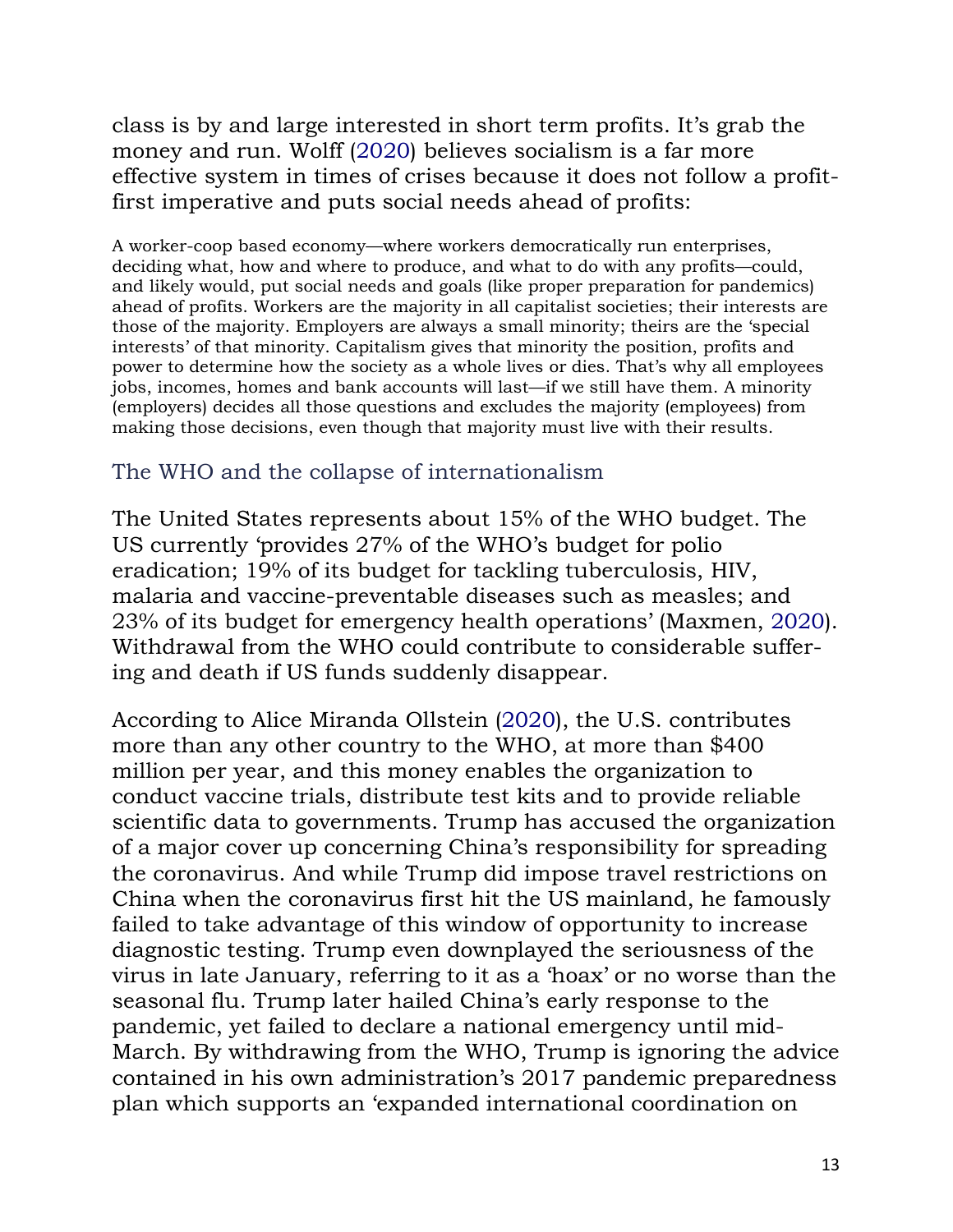pandemic preparedness and response' and specifically calls for 'continued support' for the WHO (Ollstein, 2020). Trump had asked Congress to cut the budget for the WHO by half before the pandemic was declared, since this was part of Trump's overall policy of delinking from international bodies that do not fully support Trump's interests. Viewing the WHO as pandering to China, some Republican lawmakers have called for WHO Director-General Tedros Adhanom Ghebreyesus's to resign. They have accused the WHO of assuming a deferential posture with the Chinese government, which led to the WHO to remain indecisive in response to earlier alarms that were raised over the outbreak. Trump is using Cold War rhetoric to amplify the attacks by Republican lawmakers against the WHO, an organization which they perceive has been overly deferential towards China, with some lawmakers even claiming the WHO's leniency towards China is proof positive that it now functions as little more than a propaganda arm of the Chinese Communist Party (Ollstein, 2020). Richard Horton, editor of The Lancet medical journal, protested Trump's policy as 'madness and terrifying both at the same time'(Aljazeera, 2020). All over Latin America the virus is spreading, with one of the most dangerous hot spots being Brasil, where President Bolsonaro, 'the Trump of the Tropics' is downplaying the seriousness of the pandemic and is also threatening to exit the WHO.

Does Trump seriously believe that the US can defeat a global pandemic on its own? Without attempting to protect its neighbors? A thought that should make all the world shudder.

Amy Maxmen (2020) reports that repercussions of the US withdrawal from the WHO could involve 'a resurgence of polio and malaria, to barriers in the flow of information on COVID-19.' She also writes that '[s] cientific partnerships around the world would also be damaged, and the United States could lose influence over global health initiatives, including those to distribute drugs and vaccines for the new coronavirus as they become available.' US-led initiatives for fighting the pandemic 'might even add incoherence to the world's response to COVID-19, and global health more generally, if they're not connected to a fully-funded WHO.' David Heymann, an epidemiologist at the London School of Hygiene and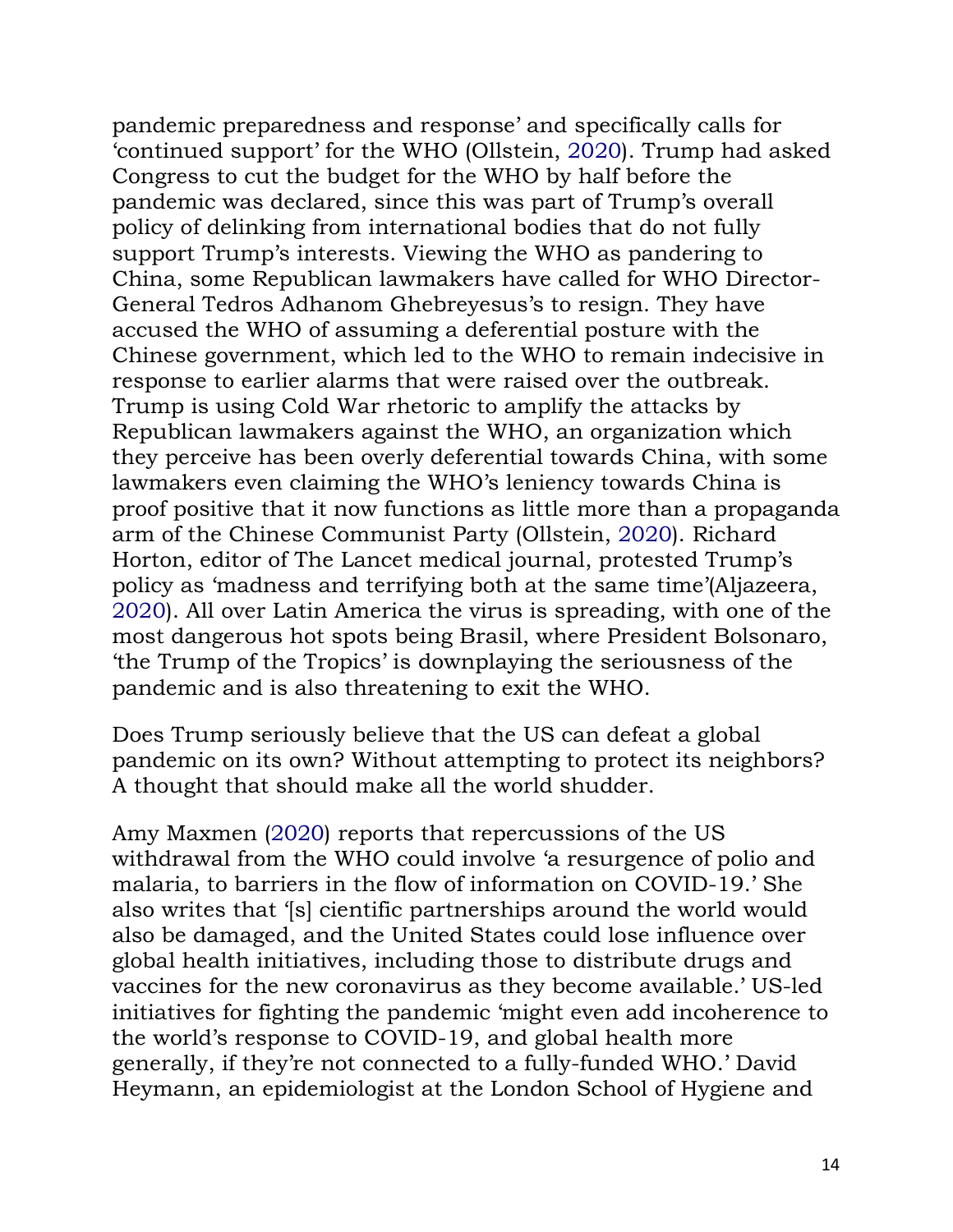Tropical Medicine, maintains that gains won through vaccination campaigns that cost hundreds of millions of dollars would be lost, if the US withdraws funding from the WHO (Maxmen, 2020). Maxmen (2020) warns that lack of international collaboration on health issues would be disastrous for the entire world. She writes:

A rift between the WHO and researchers at US agencies could also weaken longstanding collaborations. Scientists from the US Centers for Disease Control and Prevention and National Institutes of Health often rotate through the WHO's headquarters in Geneva, Switzerland. Around 180 epidemiologists, health-policy specialists and other staff members at the WHO are from the United States, and dozens of other Americans work at the organization as visiting scholars and interns. Most of their jobs aren't directly tied to US funding, but they could be affected as the relationship between the United States and the WHO is strained, says Lee. There could also be impacts on about 80 official WHO collaborating centres in the United States.

Rebecca Katz, director of the Center for Global Health Science and Security at Georgetown University in Washington DC., best sums up the US proposal: 'In this pandemic, people have said we're building the plane while flying, ... . This proposal is like removing the windows while the plane is mid-air' (Maxmen, 2020).

#### Disaster politics and the end of the future

Trump's Disaster Politics has impacted every area of life in the United States. Noam Chomsky has often said that in electoral politics, you don't vote for somebody, you vote against somebody. That means voting intelligently, and that would be for the person most likely to defeat Trump in a general election, assuming that candidate would wreak less havoc on the democratic institu- tions that in the US are currently on life support. At the same time it means building social movements to demand socialist alternatives to the neoliberal disaster that has befallen us. In the meantime, the telehealth industry continues to expand, with an eye to making healthcare a more integrated ecosystem based on data analytics (utilizing health sensors, wearable technology and health apps), and it is our responsibility to make sure it does not become seamless with the biopolitical expansion of the authoritarian surveillance state. And much of this will depend on changes to the way our generations to come will be educated. According to Katie Ferrari (2020), the CEO of K12 Inc., one of the largest for-profit online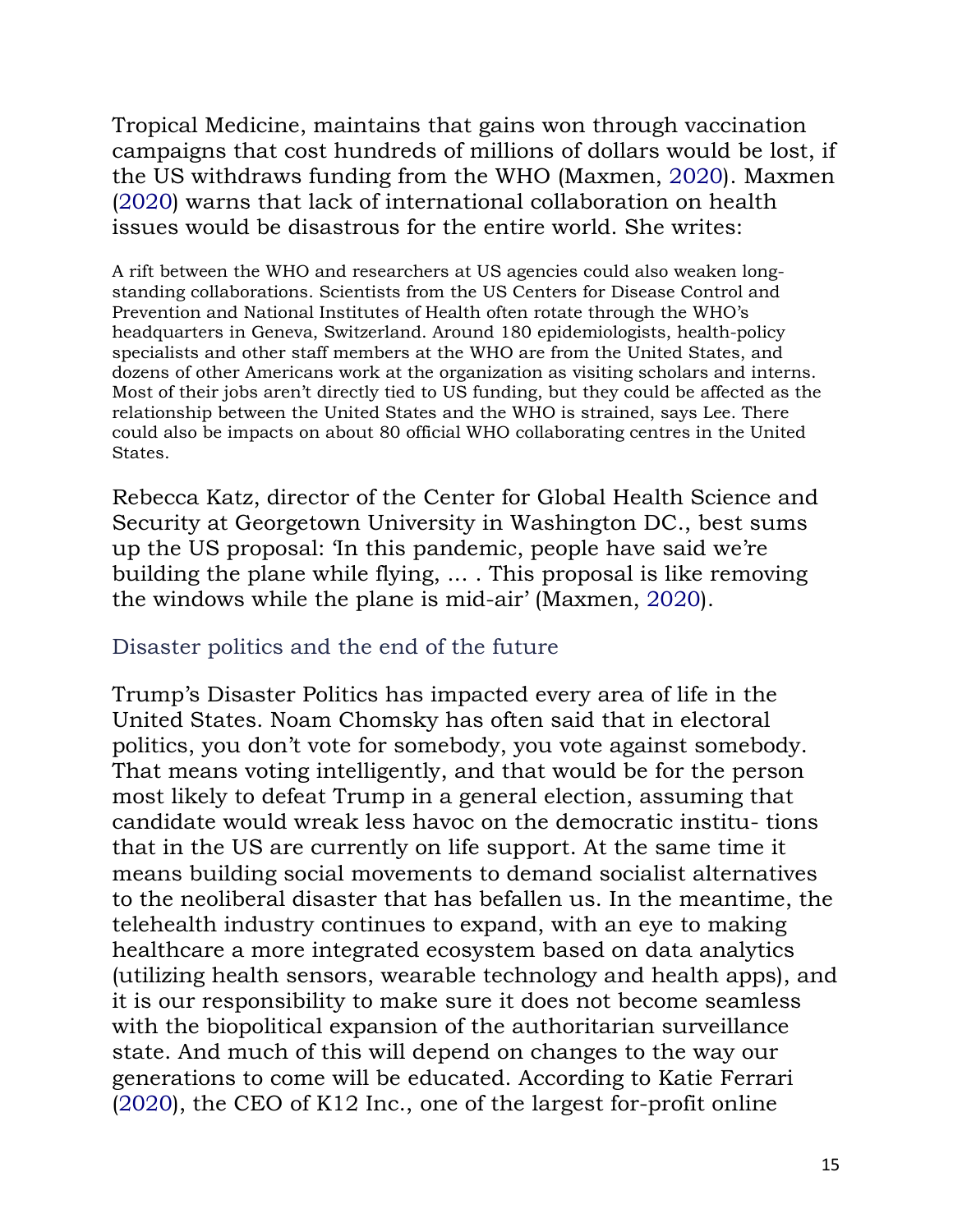schools in the United States, has communicated to investors about the 'upside of the pandemic on our business.' She reports that the company has joined the National Coronavirus Recovery Commission sponsored by the rightwing Heritage Foundation that 'promotes free-market solutions including expanded virtual learning.' She also warns that the biometric data collected by platforms such as Google Hangouts, 'will be weaponized against students of color.'

Education will play a role in terms of what kind of 'immune-state' is forged out of the debris of the coronavirus pandemic and George Floyd uprising (see Peters & Besley, 2020). Will it be a socialist state model that acts quickly to provide social and geopolitical isolation of neighbor- hoods or a business-technological model that often flouts scientific-medical advice?

To face these challenges and others we can assume some of the insights and initiatives pro- posed by Mike Neary (2020). According to Neary (2020), following communist science and through the development of a 'revolutionary epistemology', 'universities can be organised around the democratic common ownership of the means of socially useful production of know- ledge and exchange, with a curriculum based not around complexity and interdisciplinarity but on the unity of the natural and social sciences, articulated, aestheticized and politicised through literature and the arts.' These ideas can benefit teacher education programs throughout the country and help recharge critical pedagogy in the wake of the pandemic. We must not lose sight of the horizon beyond capitalism. There is much work to be done, and whether this pan- demic will leave the world more prone to fascism or more ripe for a socialist alternative is up to us.

# References

Agamben, G. (2020). The invention of an epidemic. https://www.quodlibet.it/giorgio-agamben-l-invenzione-di-unepidemia.

Agamben, H. S. (1998). Homo sacer: Sovereign power and bare life (Daniel Heller-Roazen, Trans.). Stanford University Press.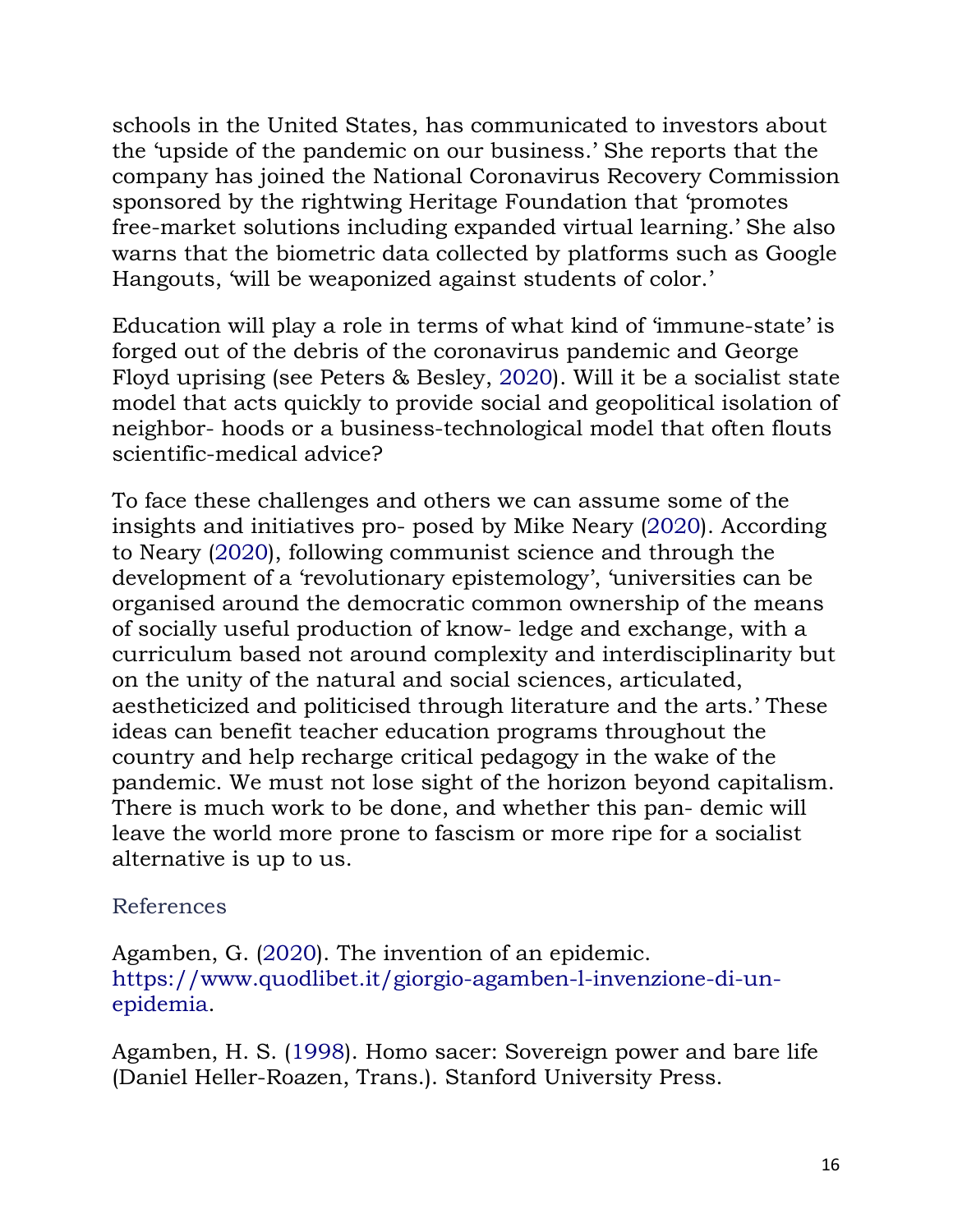Aljazeera. (2020, May 30). Backlash against Trump exiting WHO as virus grips Latin America. https://www.aljazeera. com/news/2020/05/backlash-trump-exiting-virus-grips-latinamerica-200530190431765.html

Associated Press. (2020, May 18). Politico. https://www.politico.com/news/2020/05/18/china-announces-2 billion-in- virus-help-at-who-assembly-264939

Chapman, M. (2020, June 5). Fox News triggers outrage with graphic comparing how much stocks have risen after racist tragedies. RawStory. https://www.rawstory.com/2020/06/foxnews-triggers-outrage-with-graphic-comparing- how-much-stockshave-risen-after-racist-tragedies/?utm\_source=push\_notifications

D'Antonio, M. (2020, June 4). Trump's ludicrous photo-op episode was no Churchill moment. CNN News. https:// www.cnn.com/2020/06/03/opinions/trumps-photo-op-notchurchillian-dantonio/index.html

Dog!an, Sevgi. (2020). Interview with Peter Hudis. The International Marxist-Humanist. May 30. https://imhojournal. org/articles/covid-19-the-anti-racist-movement-and-the-search-fora-socialist-alternative-an-interview-with-peter- hudis/

Ferrari, K. (2020, May 14). Disaster Capitalism is Coming for Public Education. Jacobin. https://www.jacobinmag. com/2020/05/public-education-schools-covid-coronavirus-charterteachers

Foucault, M. (1978). The history of sexuality: An introduction. Allen Lane.

Foucault, M. (2008). The birth of biopolitics. Lectures at the College de France, 1978–1979 (Arnold Davidson, Ed.;

Graham Burcell, Trans.). Palgrave Macmillan. Frank, J. (2020, June 1). It's a class war now too. CounterPunch. https://www.counterpunch.org/2020/06/01/its-a-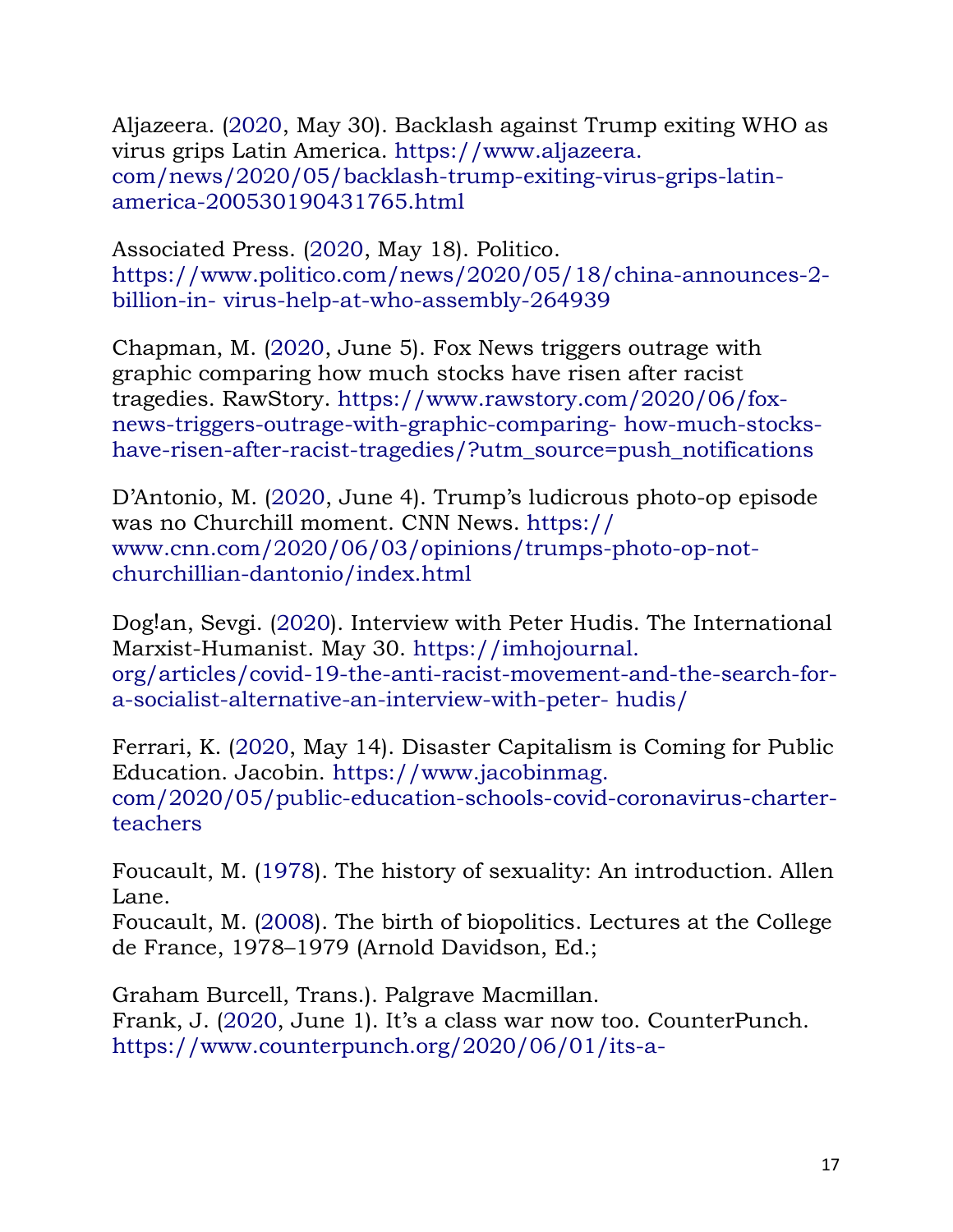### class-war-now-too/

Gessen, M. (2020, June 3). Donald Trump's Fascist Performance. The New Yorker. https://www.newyorker.com/news/

### our-columnists/donald-trumps-fascist-performance Graziosi, G. (2020, June 9). Dangerous racist: Tucker carlson lambasted for saying BLM movement and democrats

were "Coming for You" with "Woke Militia". Independent. https://www.independent.co.uk/news/world/americas/

us-politics/tucker-carlson-twitter-blm-democrats-militia-policeblack-lives-matter-a9557251.html Hernandez-Morales, A. (2020, March 19). Germany confirms that Trump tried to buy firm working on coronavirus vaccine. Politico.

https://www.politico.eu/article/germany-confirms-that-donaldtrump-tried-to-buy-firm-working-

#### on-coronavirus-vaccine/

Johnson, S., & Chomsky, N. (2018, November 5). Noam Chomsky says Trump and associates are 'criminally insane'.

Big Think. https://bigthink.com/politics-current-affairs/chomskysays-trump-is-criminally-insane

Maxmen, A. (2020, May 27). What a US exit from the WHO means for COVID-19 and global health. Nature. https://

www.nature.com/articles/d41586-020-01586-0?proof=trueIn https://doi.org/10.1038/d41586-020-01586-0 Neary, M. (2020, May 30). Odyssean education plays the coronavirus: ideation and the immune institution.

Postdigital Science and Education. https://link.springer.com/article/10.1007/s42438-020-00136-1

Nguyen, T. (2020, June 13). QAnon marches towards the halls of Congress. Politico. https://www.politico.com/news/

# 2020/06/13/qanon-congress-316289

Ollstein, A. M. (2020, April 14). Politico. Trump halts funding to World Health Organization. https://www.politico.